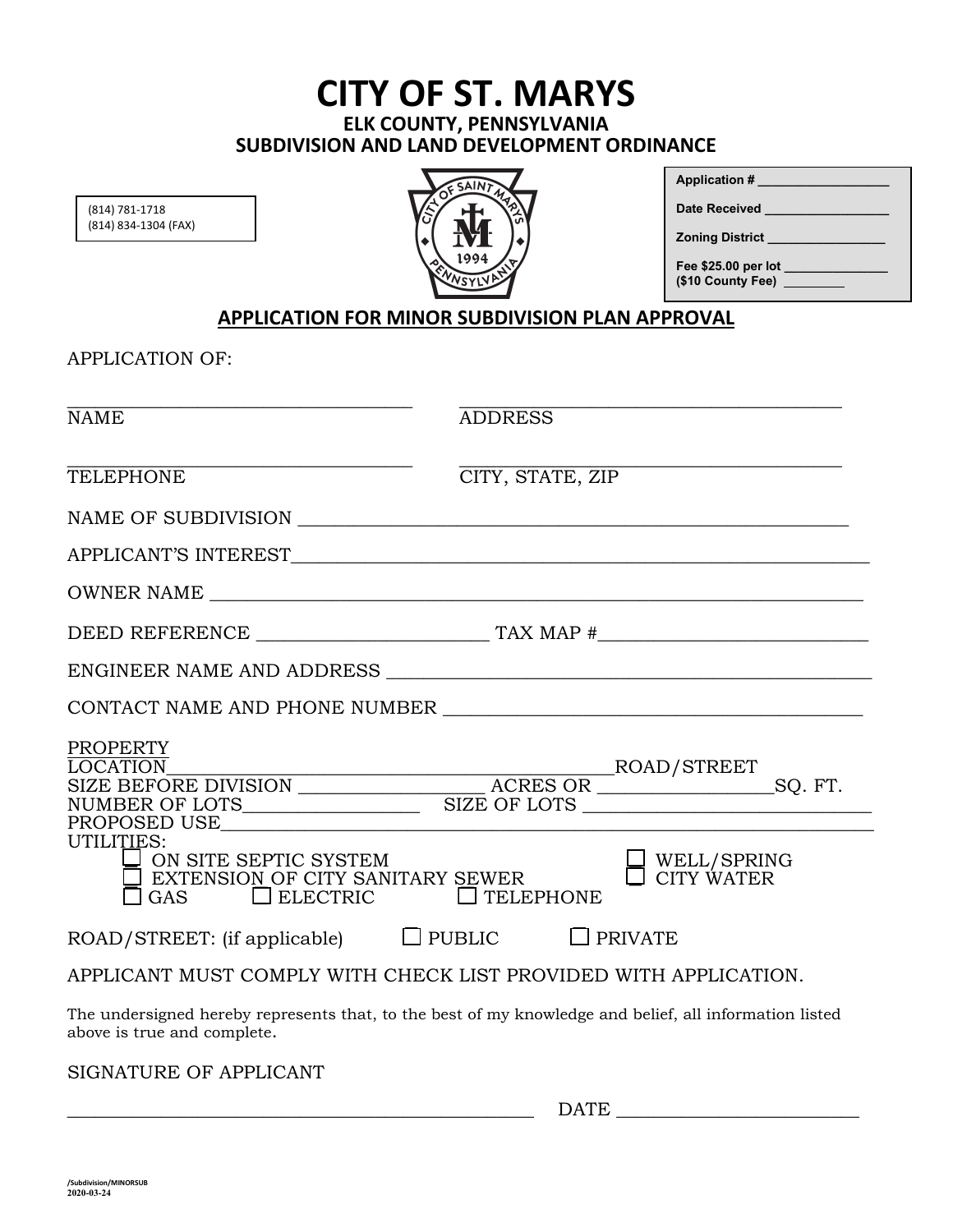THE APPLICATION AND ATTACHED PLANS HAVE BEEN REVIEWED BY THE CITY OF ST. MARYS ZONING OFFICER AND

| 51. MANTS ZUNING UITTULIN AND.                                 |                                                                    |  |  |  |  |
|----------------------------------------------------------------|--------------------------------------------------------------------|--|--|--|--|
| $\Box$ MEETS ALL APPLICABLE CITY<br>REGULATIONS AND ORDINANCES | $\Box$ DOES NOT MEET APPLICABLE CITY<br>REGULATIONS AND ORDINANCES |  |  |  |  |
| ZONING OFFICER                                                 | DATE <sup>-</sup>                                                  |  |  |  |  |
|                                                                |                                                                    |  |  |  |  |
|                                                                | ST. MARYS CITY PLANNING COMMISSION MEMBERS                         |  |  |  |  |
|                                                                | REVIEWED AND APPROVED BY THE CITY PLANNING COMMISSION THIS DAY     |  |  |  |  |
|                                                                |                                                                    |  |  |  |  |
|                                                                |                                                                    |  |  |  |  |
|                                                                |                                                                    |  |  |  |  |
|                                                                |                                                                    |  |  |  |  |
|                                                                |                                                                    |  |  |  |  |
|                                                                |                                                                    |  |  |  |  |
| <b>ST. MARYS CITY COUNCIL</b>                                  |                                                                    |  |  |  |  |

REVIEWED AND APPROVED THIS DAY OF SUBJECT TO ANY CONDITIONS LISTED BELOW.

**SECRETARY** 

**MAYOR** 

 $\overline{\phantom{a}}$ 

CONDITIONS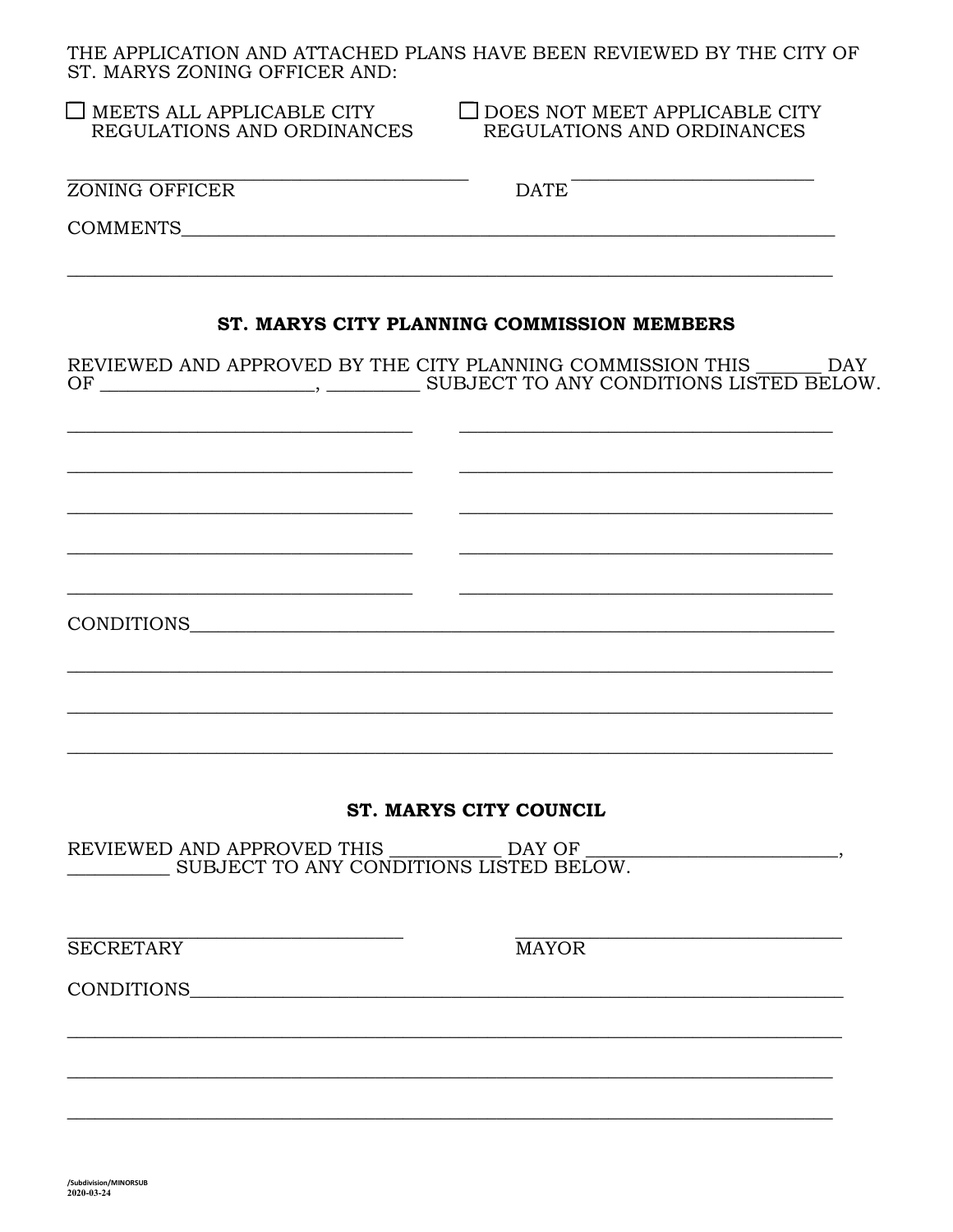# CITY OF ST. MARYS

## **CHECK LIST**

### **MINOR SUBDIVISION PLAT REQUIREMENTS**

| 1.  | Reasonable scale                                                        |  |
|-----|-------------------------------------------------------------------------|--|
| 2.  | Name and address of developer/owner                                     |  |
| 3.  | Name of subdivision                                                     |  |
| 4.  | Name, registration number, and raised seal of surveyor                  |  |
| 5.  | North arrow                                                             |  |
| 6.  | Margin of one inch on each side                                         |  |
| 7.  | Date                                                                    |  |
| 8.  | Location map                                                            |  |
| 9.  | Tract boundaries with bearings and distances                            |  |
| 10. | Location, bearing, length of streets, ROW widths, existing and proposed |  |
| 11. | Names and deed references of adjoining property owners                  |  |
| 12. | Size of parcels in square feet, and/or acres                            |  |
| 13. | Correct setback requirements according to zoning district               |  |
| 14. | Copies of proposed deeds for new and residual lots                      |  |
| 15. | Lot numbers                                                             |  |
| 16. | Draft of protective covenants or restrictions if applicable             |  |
| 17. | Location of erosion and sedimentation controls (If applicable)          |  |
| 18. | List of previous subdivisions of parcels and year it was subdivided     |  |
| 19. | Stormwater management plan (If applicable)                              |  |
| 20. | DEP Planning modules (If applicable)                                    |  |
| 21. | Utility line locations                                                  |  |